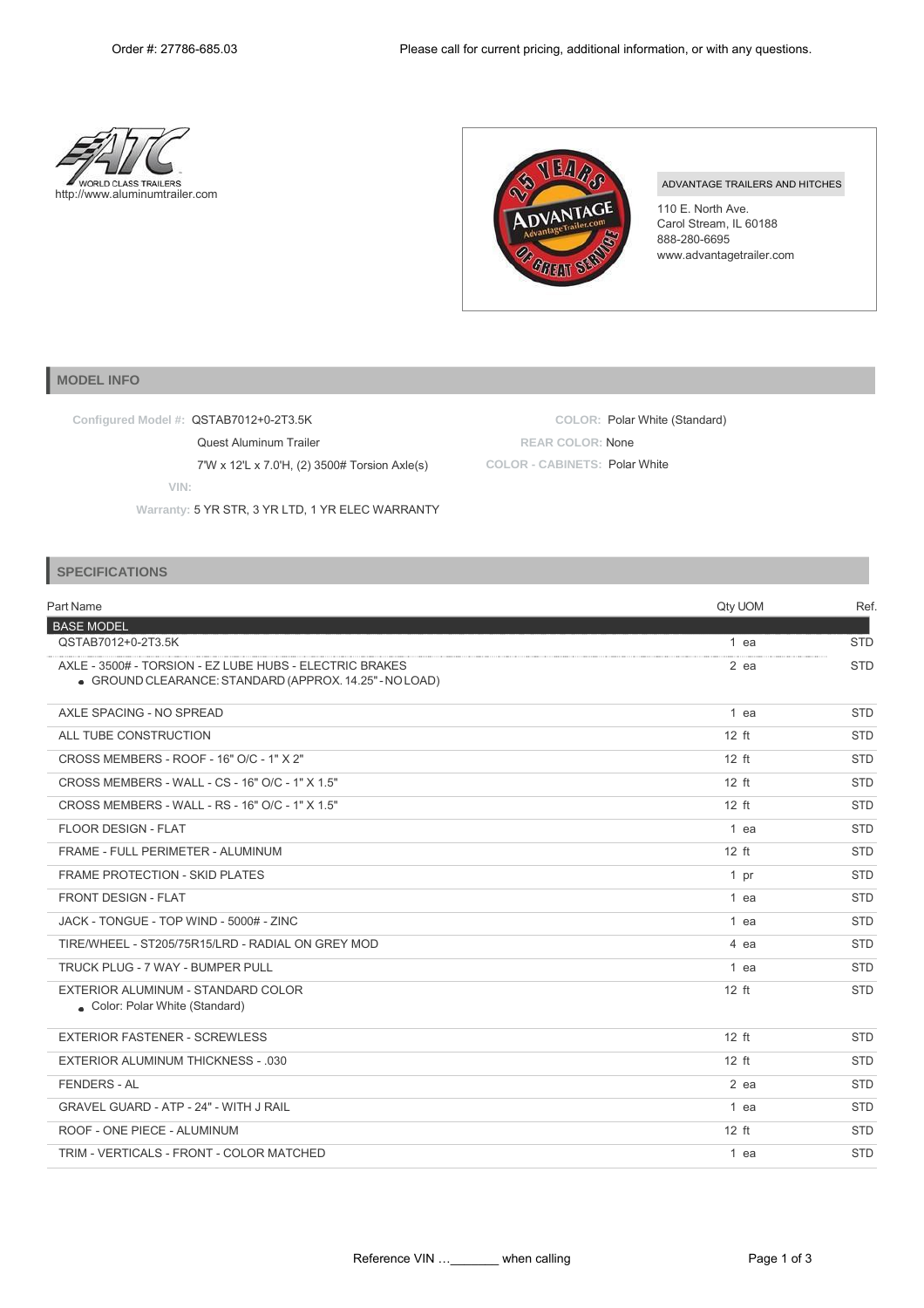| TRIM - HEADER - REAR - COLOR MATCHED                                                                          | 1 ea    | <b>STD</b> |
|---------------------------------------------------------------------------------------------------------------|---------|------------|
| TRIM - VERTICALS - REAR - COLOR MATCHED                                                                       | 1 ea    | STD        |
| TRIM - RUB RAIL - UPPER - ALUMINUM - 3"                                                                       | $12$ ft | STD        |
| TRIM - RUB RAIL - LOWER - ALUMINUM - 3"                                                                       | $12$ ft | <b>STD</b> |
| DOOR - ENTRANCE - 405 SERIES - 32" X 78" - FLUSH LOCK<br>• RIGHT HINGE                                        | 1 ea    | <b>STD</b> |
| STEP - SLIDE IN/OUT - NON SLIP GRID - ALUMINUM - 32"                                                          | 1 ea    | <b>OPT</b> |
| LIGHT - CLEARANCE - LED - 12V - AMBER - LOWER                                                                 | 2 ea    | STD        |
| LIGHT - CLEARANCE - LED - 12V - AMBER - UPPER                                                                 | $5$ ea  | <b>STD</b> |
| LIGHT - CLEARANCE - LED - 12V - RED - LOWER                                                                   | 2 ea    | STD        |
| LIGHT - CLEARANCE - LED - 12V - RED - UPPER                                                                   | 5 ea    | STD        |
| LIGHT - TAILLIGHT - SLIMLINE - LED - 12V - RED                                                                | 1 pr    | <b>STD</b> |
| <b>PACKAGES</b>                                                                                               |         |            |
| <b>PACKAGE - ELECTRICAL #3</b>                                                                                | 1 ea    | OPT        |
| BREAKER BOX - 50 AMP - 120V ONLY - 60 AMP CONVERTER - 12V FUSE PANEL - INTELI-POWER UNIT                      | 1 ea    | <b>PKG</b> |
| POWER INLET - MOTORBASE - 50A - W/ SHORE CORD - 25'                                                           | 1 ea    | <b>PKG</b> |
| BATTERY - 12V AGM (930 CA, 775 CCA)                                                                           | 1 ea    | <b>PKG</b> |
| SWITCH - POWER CUT-OFF - MANUAL - 12V                                                                         | 1 ea    | <b>PKG</b> |
| RECEPTACLE - INTERIOR - 120V - 15A<br>• GFCI PROTECTED WHERE REQUIRED BY CODE                                 | 5 ea    | <b>PKG</b> |
| RECEPTACLE - EXTERIOR - 120V - 15A - GFI PROTECTED                                                            | 1 ea    | <b>PKG</b> |
| LIGHT - SCENE - LED - HIGH OUTPUT - 12V - NON RECESSED - 7" X 3"                                              | 2 ea    | <b>PKG</b> |
| SWITCH - WALL - 12V<br>• Used For: Exterior Scene Lights                                                      | 2 ea    | <b>PKG</b> |
|                                                                                                               |         |            |
| <b>OPTIONS</b>                                                                                                |         |            |
| COUPLER - ADJUSTABLE - 2-5/16" - 20,000#                                                                      | 1 ea    | OPT        |
| CROSS MEMBERS - FLOOR - 16" O/C                                                                               | $12$ ft | <b>OPT</b> |
| FRAME - 8"                                                                                                    | $12$ ft | <b>OPT</b> |
| TANK - FUEL - GAS - 24 GALLON - END FILL - IN FRAME                                                           | 1 ea    | <b>OPT</b> |
| JACK - STABILIZER - SCISSOR - 24" - 5000#<br>• Location: REAR                                                 | 1 pr    | <b>OPT</b> |
| SPARE TIRE/WHEEL - ST205/75R15/LRD - RADIAL ON GREY MOD                                                       | 1 ea    | <b>OPT</b> |
| SPARE TIRE MOUNT - EXTERIOR WALL                                                                              | 1 ea    | OPT        |
| TONGUE - EXTENDED TRIPLE TUBE - 12"                                                                           | 1 ea    | OPT        |
| VENT - ROOF - MANUAL - 14"                                                                                    | 1 ea    | OPT        |
| WINDOW - SLIDER W/ SCREEN - 30"W X 22"H - CURBSIDE                                                            | 1 ea    | OPT        |
| WINDOW - SLIDER W/ SCREEN - 30"W X 22"H - ROADSIDE                                                            | 1 ea    | OPT        |
| REAR WALL - ALUMINUM                                                                                          | 1 ea    | OPT        |
| DOOR ACCESSORIES - ADD TINTED WINDOW TO ENTRANCE DOOR                                                         | 2 ea    | <b>OPT</b> |
| <b>INTERIOR HEIGHT - 7.0'</b>                                                                                 | $12$ ft | OPT        |
| INTERIOR CEILING - SCREWLESS ALUMINUM<br>• Cove Color: Polar White<br>• Ceiling Color: Polar White (Standard) | $12$ ft | OPT        |
|                                                                                                               |         |            |
| INSULATION - CEILING - EPS - 1" - R-3                                                                         | $12$ ft | OPT        |
| INTERIOR WALLS - SCREWLESS ALUMINUM<br>• Wall Color: Polar White (Standard)                                   | $12$ ft | <b>OPT</b> |